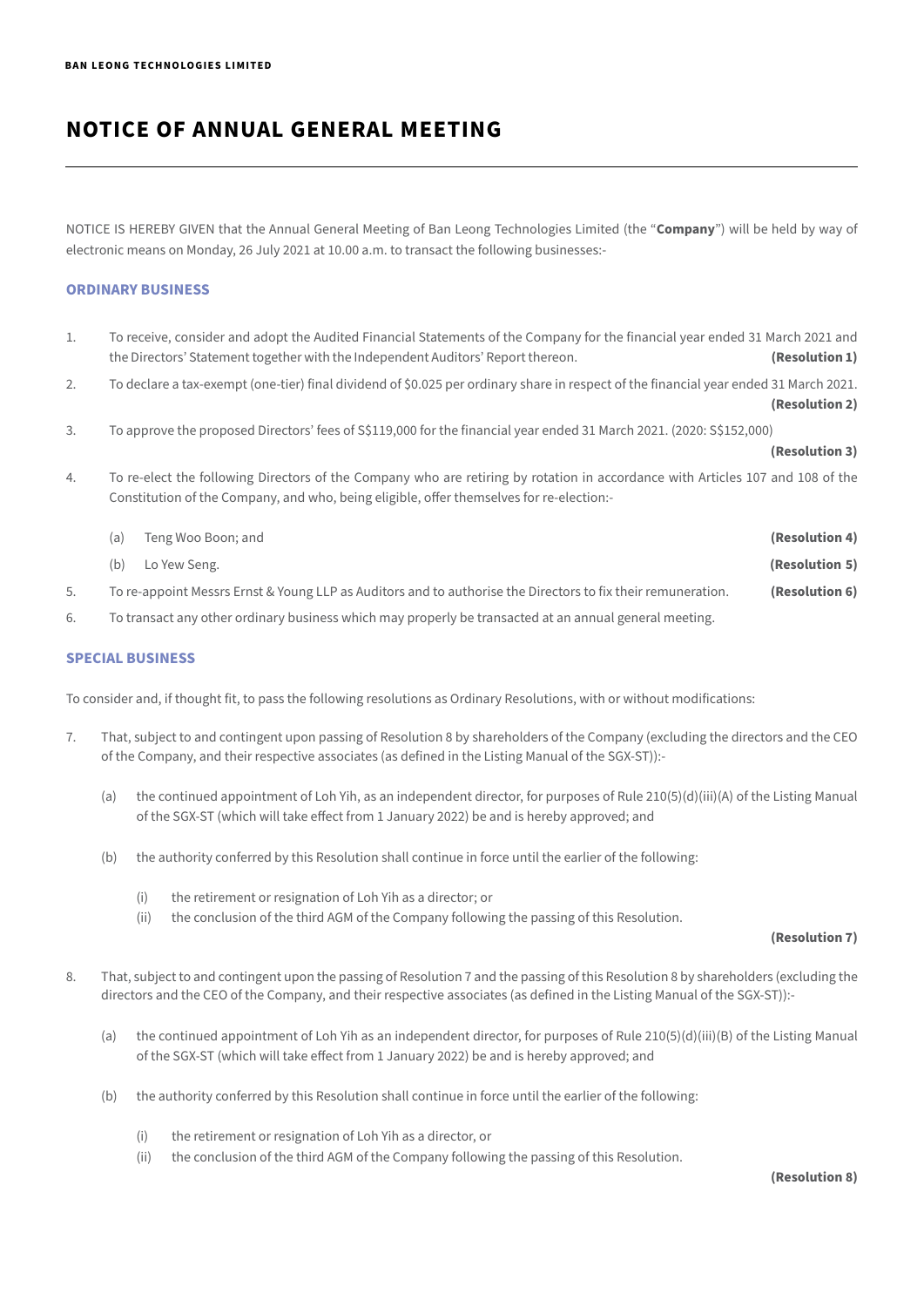- 9. That, subject to and contingent upon passing of Resolution 10 by shareholders of the Company (excluding the directors and the CEO of the Company, and their respective associates (as defined in the Listing Manual of the SGX-ST)):-
	- (a) the continued appointment of Neo Gim Kiong as an independent director, for purposes of Rule 210(5)(d)(iii)(A) of the Listing Manual of the SGX-ST (which will take effect from 1 January 2022) be and is hereby approved; and
	- (b) the authority conferred by this Resolution shall continue in force until the earlier of the following:
		- (i) the retirement or resignation of Neo Gim Kiong as a director; or
		- (ii) the conclusion of the third AGM of the Company following the passing of this Resolution.

### **(Resolution 9)**

- 10. That, subject to and contingent upon the passing of Resolution 9 and the passing of this Resolution 10 by shareholders (excluding the directors and the CEO of the Company, and their respective associates (as defined in the Listing Manual of the SGX-ST)):-
	- (a) the continued appointment of Neo Gim Kiong as an independent director, for purposes of Rule 210(5)(d)(iii)(B) of the Listing Manual of the SGX-ST (which will take effect from 1 January 2022) be and is hereby approved; and
	- (b) the authority conferred by this Resolution shall continue in force until the earlier of the following:
		- (i) the retirement or resignation of Neo Gim Kiong as a director, or
		- (ii) the conclusion of the third AGM of the Company following the passing of this Resolution.

### **(Resolution 10)**

### **11**. **Authority to Allot and Issue Shares**

"That pursuant to Section 161 of the Companies Act, Chapter 50 and the Listing Rules (the "**Listing Rules**") of the Singapore Exchange Securities Trading Limited ("**SGX-ST**"), authority be and is hereby given to the Directors of the Company to:

- (a) (i) issue and allot ordinary shares in the capital of the Company ("**Shares**") whether by way of rights, bonus or otherwise; and/or
	- (ii) make or grant offers, agreements or options (collectively, "**Instruments**") that might or would require Shares to be issued, including but not limited to the creation and issue of (as well as adjustments to) warrants, debentures or other instruments convertible into Shares, at any time and upon such terms and conditions and for such purposes and to such persons as the Directors may, in their absolute discretion, deem it; and
- (b) (notwithstanding the authority conferred by this resolution may have ceased to be in force) issue Shares in pursuance of any Instruments made or granted by the Directors while this resolution was in force, provided that:
	- (1) the aggregate number of the Shares to be issued pursuant to such authority (including the Shares to be issued in pursuance of Instruments made or granted pursuant to such authority), does not exceed 50% of the total number of issued Shares in the capital of the Company, excluding treasury shares, subsidiary holdings and returned shares, if any (as calculated in accordance with paragraph (2) below), and provided further that where shareholders of the Company ("**Shareholders**") are not given the opportunity to participate in the same on a pro-rata basis ("**non pro-rata basis**"), then the Shares to be issued under such circumstances (including the Shares to be issued in pursuance of Instruments made or granted pursuant to such authority) shall not exceed 20% of the total number of issued Shares in the capital of the Company, excluding treasury shares, subsidiary holdings and returned shares, if any [as calculated in accordance with paragraph (2) below];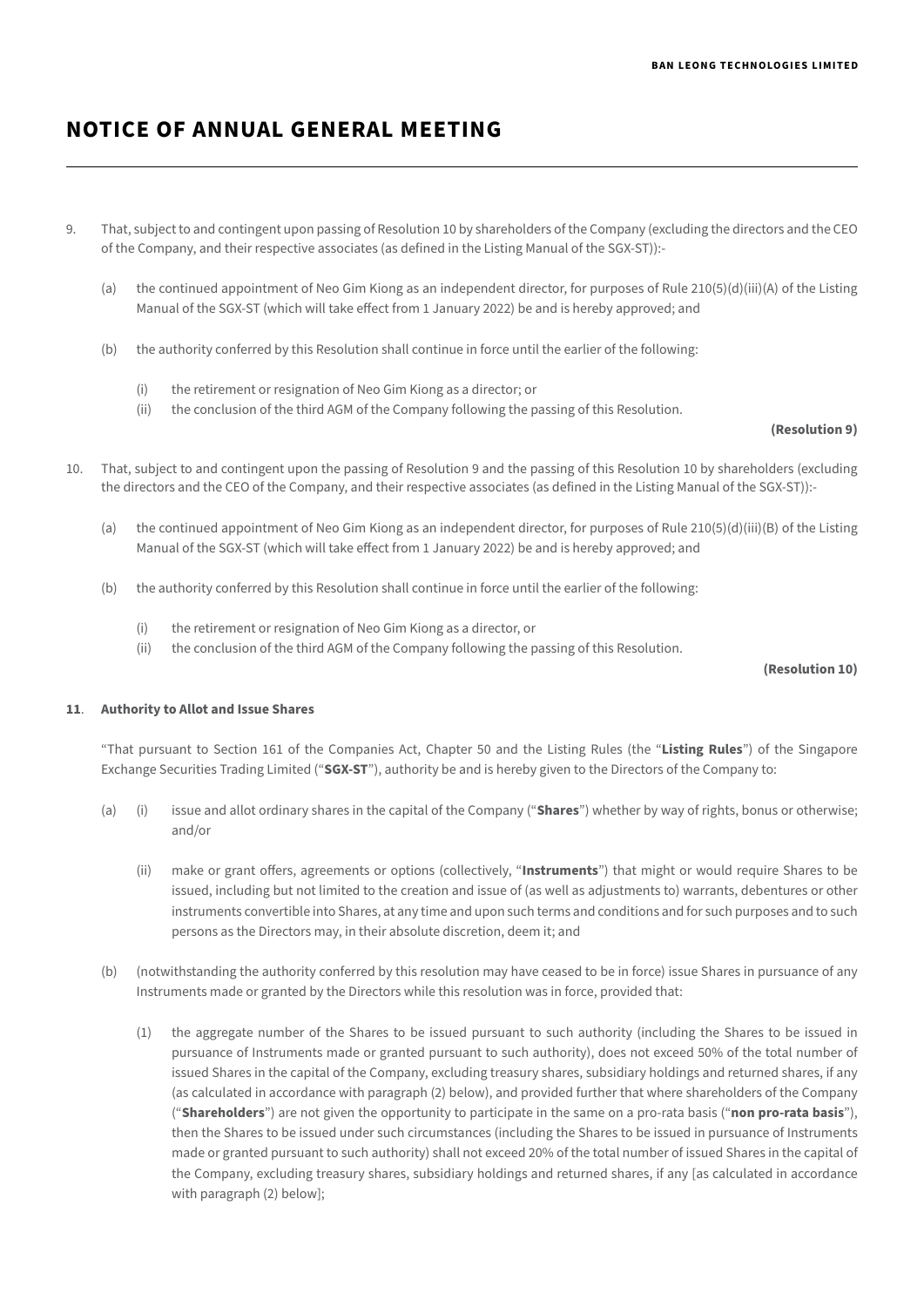- (2) (subject to such manner of calculation as may be prescribed by the SGX-ST) for the purpose of determining the aggregate number of the Shares that may be issued under paragraph (1) above, the total number of issued Shares, excluding treasury shares, subsidiary holdings and returned shares, shall be based on the total number of issued Shares of the Company, excluding treasury shares, subsidiary holdings and returned shares, at the time such authority was conferred, after adjusting for:
	- (a) new Shares arising from the conversion or exercise of any convertible securities;
	- (b) new Shares arising from the exercising of share options or the vesting of share awards which are outstanding or subsisting at the time such authority was conferred; and
	- (c) any subsequent consolidation or subdivision of the Shares;

and, in relation to an Instrument, the number of Shares shall be taken to be that number as would have been issued had the rights therein been fully exercised or effected on the date of the making or granting of the Instrument;

- (3) in exercising the authority conferred by this Resolution, the Company shall comply with the requirements imposed by the SGX-ST from time to time and the provisions of the Listing Rules of the SGX-ST for the time being in force (in each case, unless such compliance has been waived by the SGX-ST), all applicable legal requirements under the Companies Act and otherwise, and the Constitution of the Company for the time being; and
- (4) (unless revoked or varied by the Company in a general meeting) the authority so conferred shall continue to be in force until the conclusion of the next annual general meeting of the Company or the date by which the next annual general meeting of the Company is required by law to be held, whichever is earlier."

**(Resolution 11)**

## **12. Renewal of Mandate for Interested Person Transactions**

"That:

- (a) approval be and is hereby given, for the purposes of Chapter 9 of the Listing Rules of the SGX-ST, for the Company, its subsidiaries and associated companies that are entities at risk (as that term is used in Chapter 9 of the Listing Rules), or any of them, to enter into any of the transactions falling within the types of interested person transactions described in the Addendum to Annual Report dated 9 July 2021 (the "**Addendum**") with any party who fall within the classes of interested persons described in the Addendum, provided that such transactions are made on normal commercial terms and are not prejudicial to the interest of the Company or its minority shareholders, and in accordance with the review procedures for such interested person transactions as set out in the Addendum (the "**IPT Mandate**");
- (b) the IPT Mandate shall, unless revoked or varied by the Company in a general meeting, continue to be in force until the date that the next annual general meeting of the Company is held or required by law to be held; and
- (c) the Directors of the Company be and are hereby authorised to complete and do all such acts and things (including executing all such documents as may be required) as they may consider expedient or necessary or in the interests of the Company to give effect to the IPT Mandate and/or this Resolution."

 **(Resolution 12)**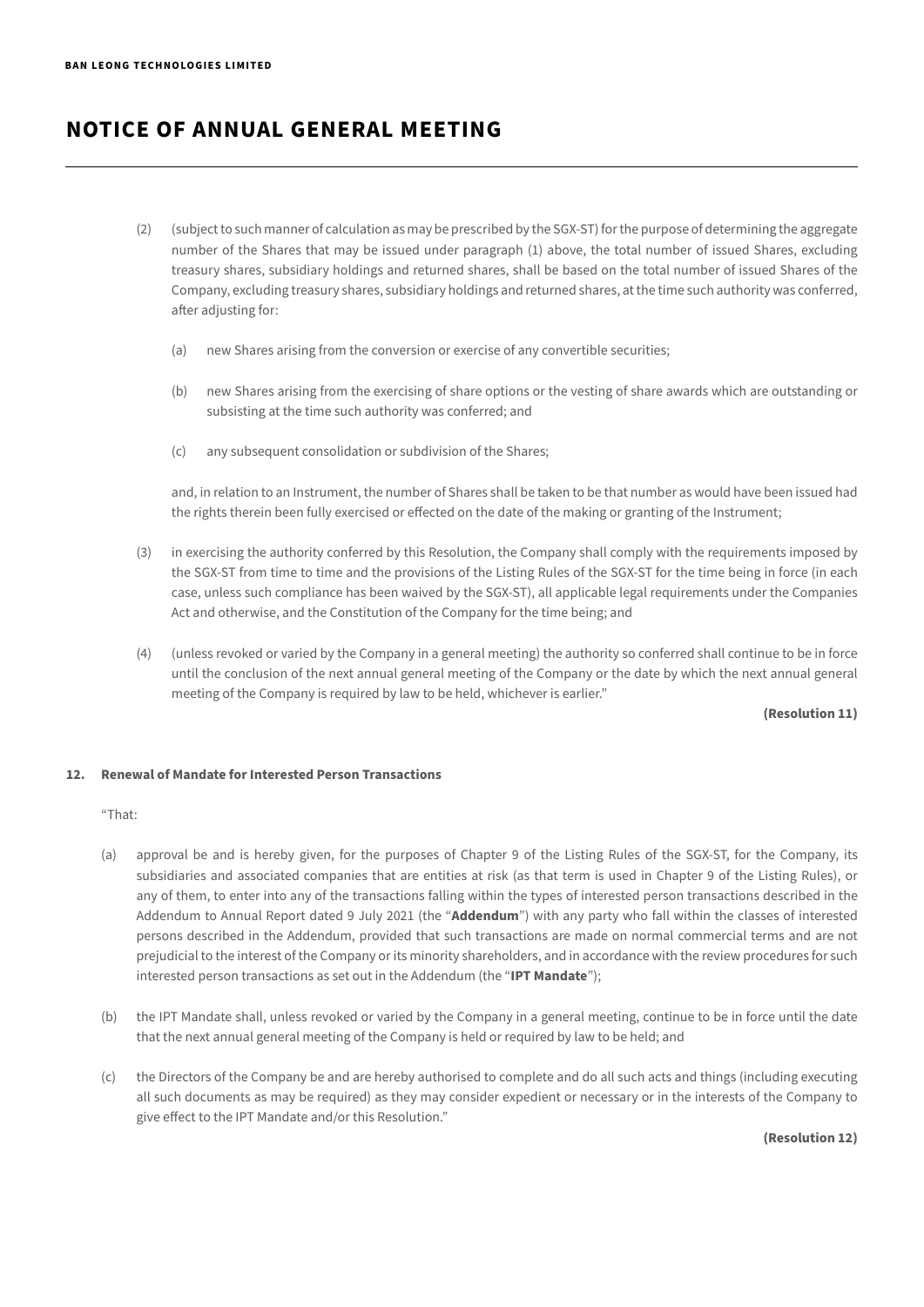### **13**. **Renewal of Share Buy Back Mandate**

"That:

- (a) for the purposes of Sections 76C and 76E of the Companies Act, Chapter 50, the authority conferred on the Directors to exercise all the powers of the Company to purchase or otherwise acquire issued Ordinary Shares in the capital of the Company not exceeding in aggregate the Maximum Limit (as hereafter defined), at such price or prices as may be determined by the Directors of the Company from time to time up to the Maximum Price (as hereafter defined), whether by way of:
	- (i) on-market purchases market purchases, transacted on the SGX-ST through the ready market, and which may be transacted through one or more duly licensed stock brokers appointed by the Company for the purpose; and/or
	- (ii) off-market purchases effected pursuant to an equal access scheme in accordance with Section 76C of the Companies Act;

and otherwise in accordance with all other laws and regulations and rules, including but not limited to, the provisions of the Companies Act and the Mainboard Rules as may for the time being be applicable, be and is hereby authorised and approved generally and unconditionally (the "**Share Buy Back Mandate**"),

- (b) unless varied or revoked by the Company in general meeting, the authority conferred on the Directors of the Company pursuant to the Share Buy Back Mandate may be exercised by the Directors of the Company at any time and from time to time during the period commencing from the date of the passing of this Resolution and expiring on the earlier of:
	- (i) the date on which the next annual general meeting of the Company is held or required by law to be held;
	- (ii) the date on which the purchases or acquisitions of the Shares pursuant to the Share Buy Back Mandate are carried out to the full extent mandated; or
	- (iii) the date on which the authority conferred by the Share Buyback Mandate is revoked or varied by the Shareholders in a general meeting;

whichever is earliest.

(c) in this Resolution:

"**Maximum Limit**" means that number of issued Ordinary Shares representing 10% of the total number of the issued Ordinary Shares (excluding treasury shares, subsidiary holdings and returned shares) as at the date of the passing of this Resolution;

"**Maximum Price**", in relation to an Ordinary Share to be purchased or acquired, means the purchase price (excluding brokerage, stamp duties, commission, applicable goods and services tax and other related purchasing or acquisition expenses) which shall not exceed:-

- (i) in the case of a Market Purchase, 105% of the Average Closing Price (as defined hereinafter); and
- (ii) in the case of an Off-Market Purchase, 120% of Average Closing Price (as defined hereinafter), pursuant to an equal access scheme

"**Average Closing Price**" means the average of the closing market prices of a Share over the last five Market Days, on which transactions in the Shares were recorded, before the day on which the purchase or acquisition of Shares was made, and is deemed to be adjusted for any corporate action that occurs after the relevant 5 Market Days;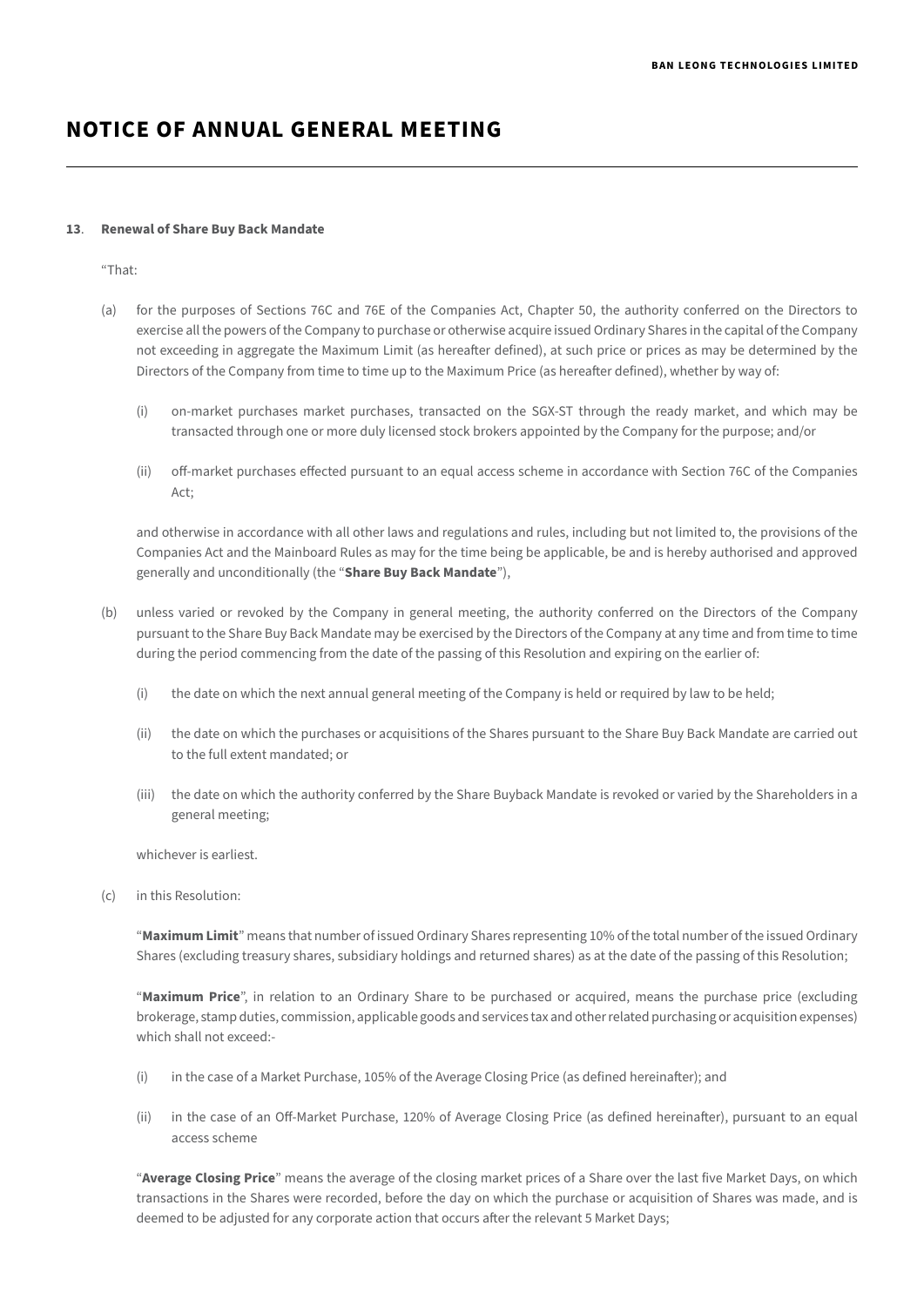"**date of the making of the offer**" means the date on which the Company announces its intention to make an offer for an Off-Market Purchase, stating therein the purchase price (which shall not be more than the Maximum Price for an Off-Market Purchase calculated on the foregoing basis) for each Share and the relevant terms of the equal access scheme for effecting the Off-Market Purchase; and

(d) the Directors of the Company and/or any of them be and are hereby authorised to complete and do all such acts and things (including executing such documents as may be required) as they and/or he may consider expedient or necessary to give effect to the transactions contemplated and/or authorised by this Resolution."

**(Resolution 13)**

### By order of the Board

Pan Mi Keay Company Secretary

9 July 2021 Singapore

#### **Explanatory Notes:-**

(a) Proposed Ordinary Resolution 4: Teng Woo Boon (Executive Director) will, upon re-election as Director of the Company, remain as Managing Director of the Company.

Detailed information on Teng Woo Boon can be found under the "Directors' Profile" and "Additional Information on Director seeking re-election pursuant to Rule 720(6) of the Listing Manual of the SGX-ST" sections in the Company's Annual Report 2021.

(b) Proposed Ordinary Resolution 5: Lo Yew Seng (Independent Non-Executive Director) will, upon re-election as Director of the Company, remain as Member of the Audit Committee, Nominating Committee and Remuneration Committee of the Company.

Detailed information on Lo Yew Seng can be found under the "Directors' Profile" and "Additional Information on Director seeking re-election pursuant to Rule 720(6) of the Listing Manual of the SGX-ST" sections in the Company's Annual Report 2021.

(c) Proposed Ordinary Resolutions 7 and 8: The resolutions are to seek approval from the members via a two-tier voting process for Loh Yih to continue in office as an independent director of the Company for a three-year term. Subject to the passing of these resolutions, he will continue to serve as an independent director of the Company, until the earlier of his retirement or resignation, or the conclusion of the third AGM of the Company following the passing of these resolutions. Otherwise, he will continue to serve as an independent director of the Company until the earlier of his retirement or resignation, or 31 December 2021.

In the event the two-tier voting process on re-appointment of Loh Yih as an independent director is not passed at the AGM, the Company would endeavor to fill the vacancy before 31 December 2021.

Loh Yih (Independent Non-Executive) will, upon re-appointment as Director of the Company, continue to serve as the Lead Independent Non-Executive Director, the Chairmen of the Audit and Remuneration Committees and a Member of the Nominating Committee. He will be considered independent for the purposes of Rule 704(8) of the Listing Manual of the Singapore Exchange Securities Trading Limited.

Detailed information on Loh Yih can be found under the "Directors' Profile" and "Additional Information on Director seeking re-appointment pursuant to Rule 720(6) of the Listing Manual of the SGX-ST" sections in the Company's Annual Report 2021.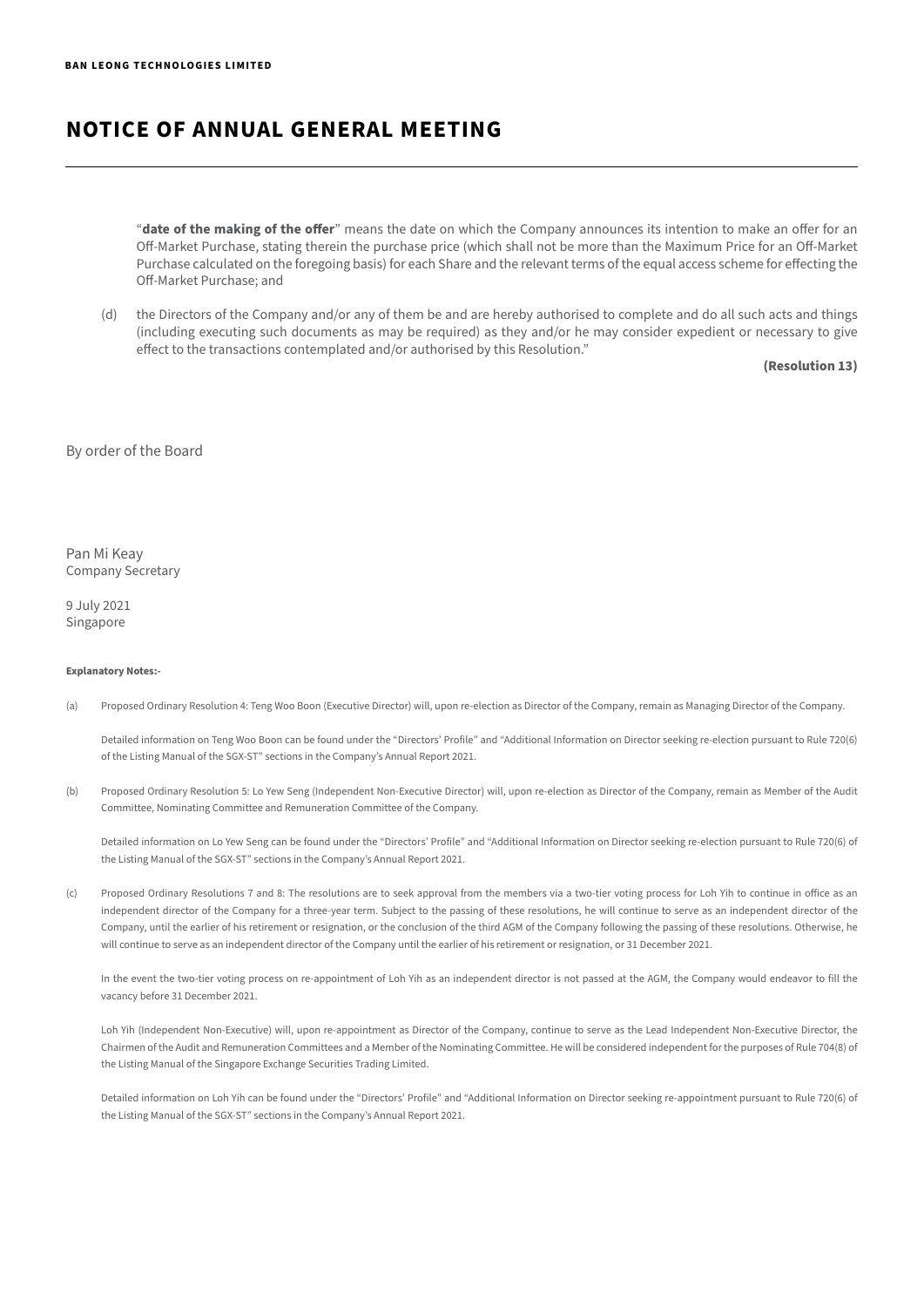(d) Proposed Ordinary Resolutions 9 and 10: The resolutions are to seek approval from the members via a two-tier voting process for Neo Gim Kiong to continue in office as an independent director of the Company for a three-year term. Subject to the passing of these resolutions, he will continue to serve as an independent director of the Company, until the earlier of his retirement or resignation, or the conclusion of the third AGM of the Company following the passing of these resolutions. Otherwise, he will continue to serve as an independent director of the Company until the earlier of his retirement or resignation, or 31 December 2021.

In the event the two-tier voting process on re-appointment of Neo Gim Kiong as an independent director is not passed at the AGM, the Company would endeavor to fill the vacancy before 31 December 2021.

Neo Gim Kiong (Independent Non-Executive) will, upon re-appointment as Director of the Company, continue to serve as the Chairman of the Nominating Committee and a Member of the Audit and Remuneration Committees. He will be considered independent for the purposes of Rule 704(8) of the Listing Manual of the Singapore Exchange Securities Trading Limited.

Detailed information on Neo Gim Kiong can be found under the "Directors' Profile" and "Additional Information on Director seeking re-appointment pursuant to Rule 720(6) of the Listing Manual of the SGX-ST" sections in the Company's Annual Report 2021.

- (e) Proposed Ordinary Resolution 11: If passed, will empower the Directors of the Company from the date of the above meeting to issue shares in the Company up to an amount not exceeding in total 50% of the total number of issued shares in the capital of the Company with a sub-limit of 20% other than on a pro-rata basis to shareholders for the time being for such purposes as they consider would be in the interest of the Company. The authority will, unless previously revoked or varied at a general meeting, expire at the next annual general meeting of the Company is held or required by law to be held, whichever is earlier.
- (f) Proposed Ordinary Resolution 12: If passed, will empower the Directors of the Company to do all acts necessary to give effect to the IPT Mandate as described in the Addendum. The authority shall, unless revoked or varied by the Company in a general meeting, continue to be in force until the date that the next annual general meeting of the Company is held or required by law to be held.
- (g) Proposed Ordinary Resolution 13, if passed, will empower the Directors of the Company from the date of the above meeting until the date of the next annual general meeting to purchase or acquire up to 10% of the issued ordinary share capital of the Company as at the date of the passing of this Resolution. Details of the proposed Share Buy Back Mandate are set out in the Addendum to the Annual Report.
	- (i) As at the date of this Notice, the Company has purchased a total of 2,639,500 shares by way of market acquisition at an aggregate consideration of S\$586,632.
	- (ii) The amount of financing required for the Company to further purchase or acquire its shares, and the impact on the Company's financial position, cannot be ascertained as at the date of this Notice as this will depend on the number of the shares purchased or acquired and the price at which such shares were purchased or acquired.
	- (iii) The financial effects of the purchase or acquisition of shares by the Company pursuant to the proposed Share Buy Back Mandate on the Group's audited financial statements for the financial year ended 31 March 2021 are set out in the Addendum to the Annual Report and are for illustration only.

#### **Notes:**

- (1) The AGM is being convened, and will be held, by electronic means pursuant to the COVID-19 (Temporary Measures) (Alternative Arrangements for Meetings for Companies, Variable Capital Companies, Business Trusts, Unit Trusts and Debenture Holders) Order 2020. Printed copies of this notice of Annual General Meeting (the "Notice") will not be sent to members. Instead, this Notice will be sent to members by electronic means via publication on the Company's website at the URL https://www.banleong. com/corporate/. This Notice will also be made available on the SGX website at the URL <https://www.sgx.com/securities/company-announcements>.
- (2) Due to the current COVID-19 restriction orders in Singapore, a member will not be able to attend the AGM in person. Instead, alternative arrangements have been put in place to allow members to participate at the AGM by (a) watching the AGM proceedings via "live" webcast or listening to the AGM proceedings via "live" audio feed, (b) submitting questions in advance of the AGM, and/or (c) voting by proxy at the AGM. Shareholders who wish to watch the "live" webcast of the AGM or listen to the "live" audio feed of the AGM proceedings and/or submit questions in advance of the AGM, are to download the pre-registration form from the Company's website at the URL [https://www.banleong.com/corporate](https://www.banleong.com/corporate.%3e) or on the SGX website at the URL <https://www.sgx.com/securities/company-announcements>and submit the completed and signed form to the Company in the following manner:
	- (a) if submitted by post, be lodged with the Company's registered office address at 150 Ubi Avenue 4, #04-01 Ubi Biz-Hub, Singapore 408825; or
	- (b) if submitted electronically, be submitted via email to the Company at agm@banleong.com.sg,

in either case, by 10.00 a.m. on 19 July 2021.

Please note that shareholders will not be able to ask questions at the AGM "live" during the webcast and audio feed, and therefore shareholders should pre-register their participation in order to submit their questions in advance of the AGM.

The Management and the Board of Directors of the Company will endeavour to address all substantial and relevant questions received from members prior to the AGM by publishing the responses to those questions on SGX website at the URL<https://www.sgx.com/securities/company-announcements>and the Company's website at the URL https://www.banleong.com/corporate. Where substantial and relevant questions submitted by members are unable to be addressed prior to the AGM, the Company will address them at the AGM.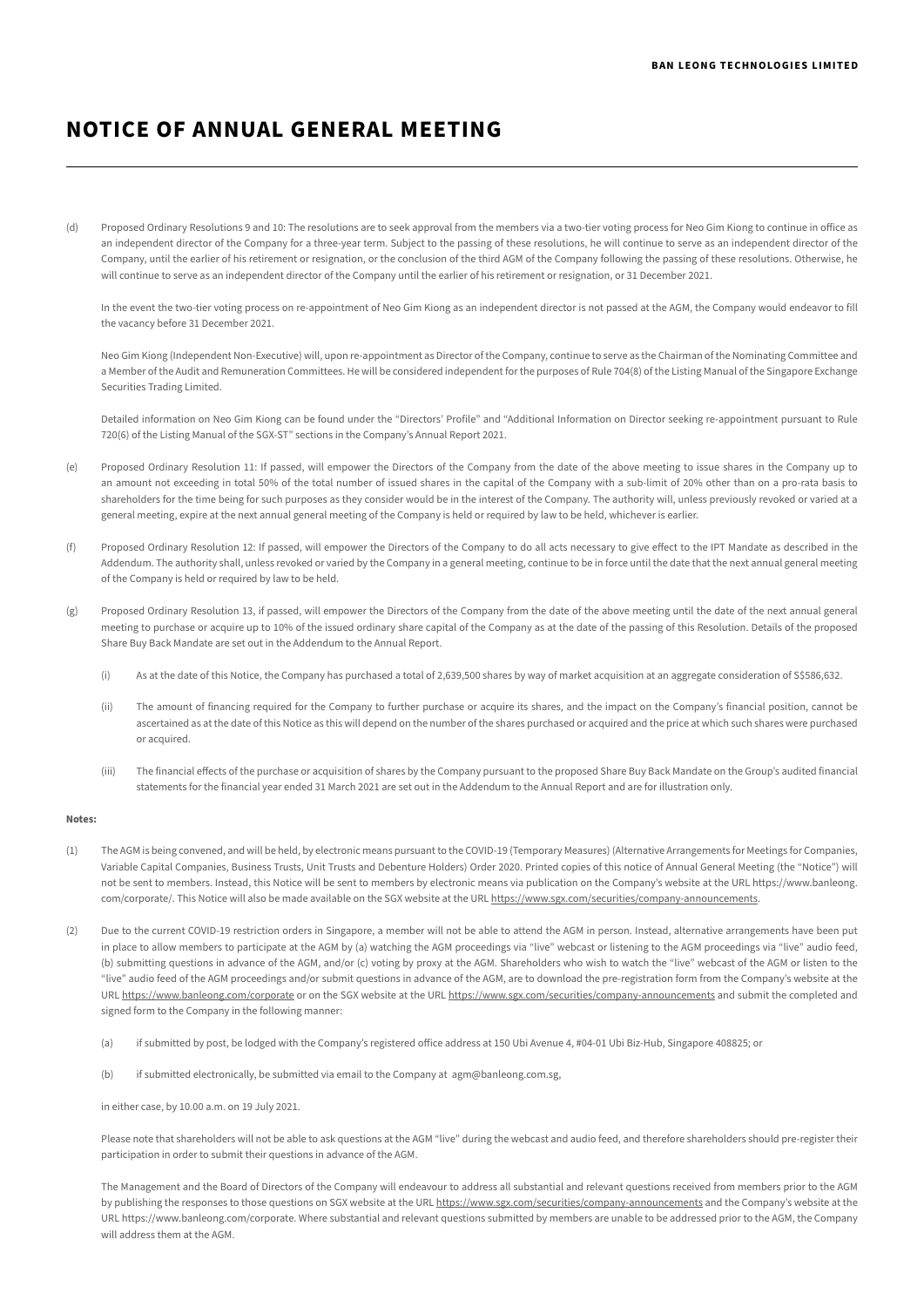(3) A member (whether individual or corporate) must appoint the Chairman of the Meeting as his/her/its proxy to attend, speak and vote on his/her/its behalf at the AGM if such member wishes to exercise his/her/its voting rights at the AGM. This proxy form may be accessed at the Company's website at the URL https://www.banleong.com/ corporate, and on the SGX website at the URL<https://www.sgx.com/securities/company-announcements>.

Where a member (whether individual or corporate) appoints the Chairman of the Meeting as his/her/its proxy, he/she/it must give specific instructions as to voting, or abstentions from voting, in respect of a resolution in the form of proxy, failing which the appointment of the Chairman of the Meeting as proxy for that resolution will be treated as invalid.

CPF or SRS investors who wish to appoint the Chairman of the Meeting as proxy should approach their respective CPF Agent Banks or SRS Operators to submit their votes by 5.00 pm on 14 July 2021.

- (4) The Chairman of the Meeting, as proxy, need not be a member of the Company.
- (5) The instrument appointing the Chairman of the Meeting as proxy must be submitted to the Company in the following manner:
	- (a) if submitted by post, be lodged with the Company's registered office address at 150 Ubi Avenue 4, #04-01 Ubi Biz-Hub, Singapore 408825; or
	- (b) if submitted electronically, be submitted via email to the Company at agm@banleong.com.sg,

in either case, at least 48 hours before the time appointed for holding the AGM.

A member who wishes to submit an instrument of proxy must first download, complete and sign the proxy form, before submitting it by post to the address provided above, or before scanning and sending it by email to the email address provided above.

In view of the current COVID-19 situation and the related safe distancing measures which may make it difficult for members to submit completed proxy forms and preregistration forms by post, members are strongly encouraged to submit completed proxy forms and pre-registration forms electronically via email.

#### **PERSONAL DATA PRIVACY**

By submitting an instrument appointing a proxy(ies) and/or representative(s) to attend, speak and vote at the AGM and/or any adjournment thereof, a member of the Company (i) consents to the collection, use and disclosure of the member's personal data by the Company (or its agents or service providers) for the purpose of the processing, administration and analysis by the Company (or its agents or service providers) of proxies and representatives appointed for the AGM (including any adjournment thereof) and the preparation and compilation of the attendance lists, minutes and other documents relating to the AGM (including any adjournment thereof), and in order for the Company (or its agents or service providers) to comply with any applicable laws, listing rules, regulations and/or guidelines (collectively, the "Purposes"), (ii) warrants that where the member discloses the personal data of the member's proxy(ies) and/or representative(s) to the Company (or its agents or service providers), the member has obtained the prior consent of such proxy(ies) and/or representative(s) for the collection, use and disclosure by the Company (or its agents or service providers) of the personal data of such proxy(ies) and/or representative(s) for the Purposes, and (iii) agrees that the member will indemnify the Company in respect of any penalties, liabilities, claims, demands, losses and damages as a result of the member's breach of warranty.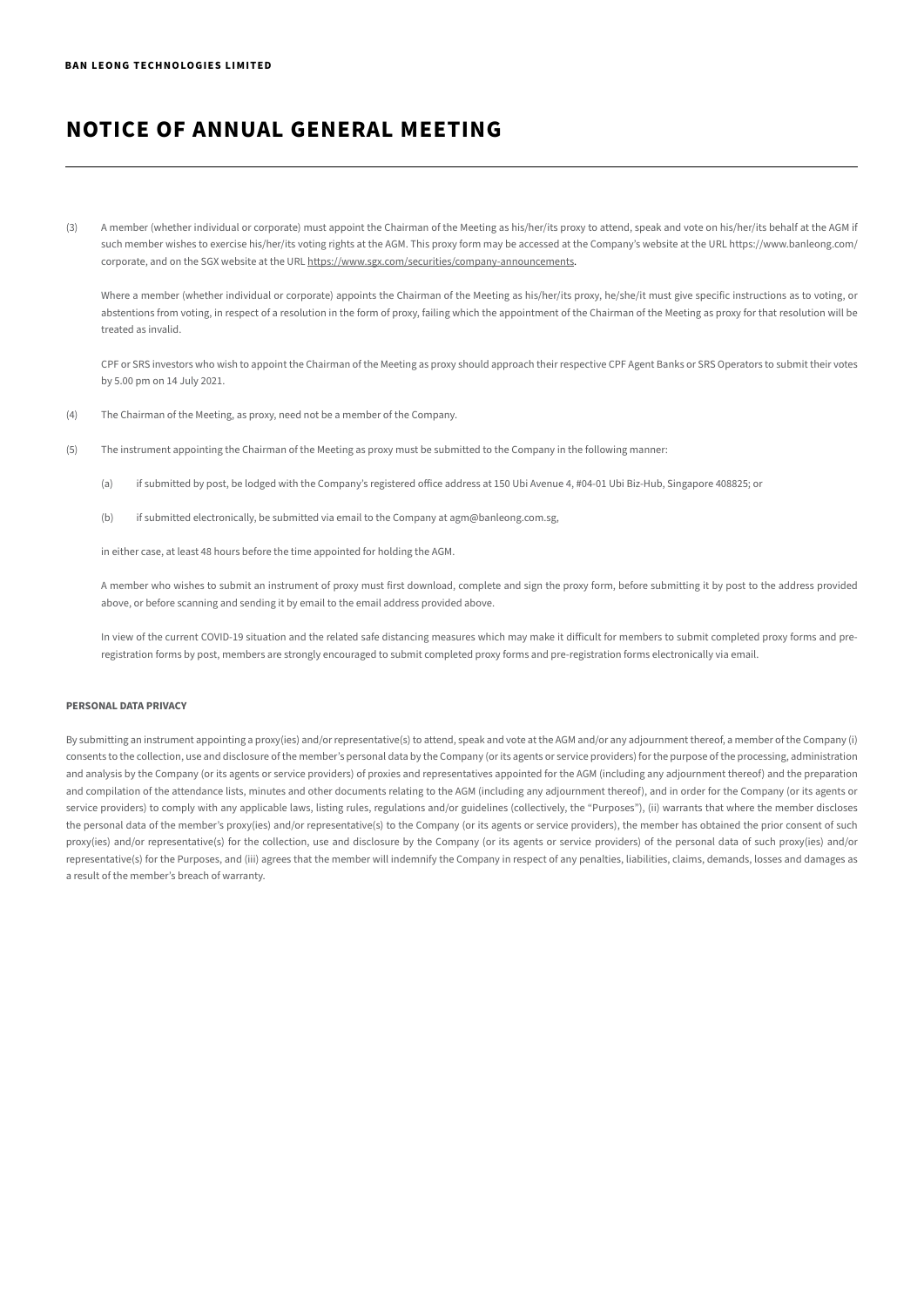| <b>PROXY FORM</b><br><b>BAN LEONG TECHNOLOGIES LIMITED</b><br>(Incorporated in the Republic of Singapore)<br>(Company Registration No.: 199303898C) |                                                                                                                                                                                                                          | <b>IMPORTANT</b><br><b>Alternative Arrangements for Annual General Meeting</b><br>1. The Annual General Meeting is being convened, and will be held, by electronic means pursuant to the COVID-19 (Temporary<br>Measures) (Alternative Arrangements for Meetings for Companies, Variable Capital Companies, Business Trusts, Unit Trusts and<br>Debenture Holders) Order 2020. The Notice of Annual General Meeting will be sent to members by electronic means via publaication<br>on the Company's website at the URL https://www.banleong.com/corporate. The Notice of Annual General Meeting is also available<br>on the SGX website at the URL https://www.sgx.com/securities/company-announcements.<br>2. Due to to the current COVID-19 situation in Singapore, a member will not be able to attend the Annual General Meeting. Alternative<br>arrangements have been put in place to allow members to participate at the Annual General Meeting by (a) watching the Annual<br>General Meeting proceedings via "live" webcast or listening to the Annual General Meeting proceedings via "live" audio feed, (b)<br>submitting questions in advance of the Annual General Meeting, and/or (c) voting by proxy at the Annual General Meeting.<br>3. A member (whether individual or corporate) must appoint the Chairman of the Meeting as his/her/its proxy to attend, speak and<br>vote on his/her/its behalf at the Annual General Meeting if such member wishes to exercise his/her/its voting rights at the Annual<br>General Meeting.<br>4. Please read the notes overleaf which contain instructions on, inter alia, the appointment of the Chairman of the Meeting as a<br>member's proxy to attend, speak and vote on his/her/its behalf at the Annual General Meeting.<br><b>CPF/SRS Investors</b><br>5. CPF/SRS investors who wish to appoint the Chairman of the Meeting as proxy should approach their respective Agent Banks or SRS<br>Operators to submit their votes by 5.00 p.m. 14 July 2021.<br><b>Personal Data</b><br>6. By submitting an instrument appointing a proxy(ies) and/or representative(s), a member accepts and agrees to the personal data<br>privacy terms set out in the Notes to this Proxy Form. |  |                |                |  |
|-----------------------------------------------------------------------------------------------------------------------------------------------------|--------------------------------------------------------------------------------------------------------------------------------------------------------------------------------------------------------------------------|---------------------------------------------------------------------------------------------------------------------------------------------------------------------------------------------------------------------------------------------------------------------------------------------------------------------------------------------------------------------------------------------------------------------------------------------------------------------------------------------------------------------------------------------------------------------------------------------------------------------------------------------------------------------------------------------------------------------------------------------------------------------------------------------------------------------------------------------------------------------------------------------------------------------------------------------------------------------------------------------------------------------------------------------------------------------------------------------------------------------------------------------------------------------------------------------------------------------------------------------------------------------------------------------------------------------------------------------------------------------------------------------------------------------------------------------------------------------------------------------------------------------------------------------------------------------------------------------------------------------------------------------------------------------------------------------------------------------------------------------------------------------------------------------------------------------------------------------------------------------------------------------------------------------------------------------------------------------------------------------------------------------------------------------------------------------------------------------------------------------------------------------------------------------------------------------------------------------------------------------|--|----------------|----------------|--|
| $I/We$ ,                                                                                                                                            |                                                                                                                                                                                                                          | (Name) (Name) (Name) (Name) (Name) (Name) (Name) (NRIC / Passport no.)                                                                                                                                                                                                                                                                                                                                                                                                                                                                                                                                                                                                                                                                                                                                                                                                                                                                                                                                                                                                                                                                                                                                                                                                                                                                                                                                                                                                                                                                                                                                                                                                                                                                                                                                                                                                                                                                                                                                                                                                                                                                                                                                                                      |  |                |                |  |
| οf                                                                                                                                                  |                                                                                                                                                                                                                          |                                                                                                                                                                                                                                                                                                                                                                                                                                                                                                                                                                                                                                                                                                                                                                                                                                                                                                                                                                                                                                                                                                                                                                                                                                                                                                                                                                                                                                                                                                                                                                                                                                                                                                                                                                                                                                                                                                                                                                                                                                                                                                                                                                                                                                             |  |                | (Address)      |  |
|                                                                                                                                                     | *Delete as appropriate                                                                                                                                                                                                   | being a member/ members* of Ban Leong Technologies Limited (the "Company"), hereby appoint the Chairman of the Meeting as *my/ our proxy,<br>to attend, speak and vote for *me/ us and on *my/ our behalf, at the Annual General Meeting of the Company to be convened and held by way of<br>electronic means on Monday, 26 July 2021 at 10.00 a.m. and at any adjournment thereof in the following manner:                                                                                                                                                                                                                                                                                                                                                                                                                                                                                                                                                                                                                                                                                                                                                                                                                                                                                                                                                                                                                                                                                                                                                                                                                                                                                                                                                                                                                                                                                                                                                                                                                                                                                                                                                                                                                                 |  |                |                |  |
| <b>No.</b> Ordinary Resolutions                                                                                                                     |                                                                                                                                                                                                                          |                                                                                                                                                                                                                                                                                                                                                                                                                                                                                                                                                                                                                                                                                                                                                                                                                                                                                                                                                                                                                                                                                                                                                                                                                                                                                                                                                                                                                                                                                                                                                                                                                                                                                                                                                                                                                                                                                                                                                                                                                                                                                                                                                                                                                                             |  | <b>Against</b> | <b>Abstain</b> |  |
|                                                                                                                                                     | <b>ORDINARY BUSINESS</b>                                                                                                                                                                                                 |                                                                                                                                                                                                                                                                                                                                                                                                                                                                                                                                                                                                                                                                                                                                                                                                                                                                                                                                                                                                                                                                                                                                                                                                                                                                                                                                                                                                                                                                                                                                                                                                                                                                                                                                                                                                                                                                                                                                                                                                                                                                                                                                                                                                                                             |  |                |                |  |
|                                                                                                                                                     | Adoption of the Audited Financial Statements of the Company for the financial year ended 31 March<br>2021 and the Directors' Statement together with the Independent Auditors' Report thereon.                           |                                                                                                                                                                                                                                                                                                                                                                                                                                                                                                                                                                                                                                                                                                                                                                                                                                                                                                                                                                                                                                                                                                                                                                                                                                                                                                                                                                                                                                                                                                                                                                                                                                                                                                                                                                                                                                                                                                                                                                                                                                                                                                                                                                                                                                             |  |                |                |  |
| $\overline{2}$                                                                                                                                      | Approval of tax exempt (one-tier) final dividend of S\$0.025 per ordinary share for the financial year<br>ended 31 March 2021.                                                                                           |                                                                                                                                                                                                                                                                                                                                                                                                                                                                                                                                                                                                                                                                                                                                                                                                                                                                                                                                                                                                                                                                                                                                                                                                                                                                                                                                                                                                                                                                                                                                                                                                                                                                                                                                                                                                                                                                                                                                                                                                                                                                                                                                                                                                                                             |  |                |                |  |
| 3                                                                                                                                                   | Approval of the payment of proposed Directors' fees of S\$119,000 for the financial year ended 31 March<br>2021. (2020: S\$152,000)                                                                                      |                                                                                                                                                                                                                                                                                                                                                                                                                                                                                                                                                                                                                                                                                                                                                                                                                                                                                                                                                                                                                                                                                                                                                                                                                                                                                                                                                                                                                                                                                                                                                                                                                                                                                                                                                                                                                                                                                                                                                                                                                                                                                                                                                                                                                                             |  |                |                |  |
| 4                                                                                                                                                   | Re-election of Teng Woo Boon as Director of the Company.                                                                                                                                                                 |                                                                                                                                                                                                                                                                                                                                                                                                                                                                                                                                                                                                                                                                                                                                                                                                                                                                                                                                                                                                                                                                                                                                                                                                                                                                                                                                                                                                                                                                                                                                                                                                                                                                                                                                                                                                                                                                                                                                                                                                                                                                                                                                                                                                                                             |  |                |                |  |
| 5                                                                                                                                                   | Re-election of Lo Yew Seng as Director of the Company.                                                                                                                                                                   |                                                                                                                                                                                                                                                                                                                                                                                                                                                                                                                                                                                                                                                                                                                                                                                                                                                                                                                                                                                                                                                                                                                                                                                                                                                                                                                                                                                                                                                                                                                                                                                                                                                                                                                                                                                                                                                                                                                                                                                                                                                                                                                                                                                                                                             |  |                |                |  |
| 6                                                                                                                                                   | Re-appointment of Messrs Ernst & Young LLP as auditors of the Company and to authorise the Directors<br>to fix their remuneration.                                                                                       |                                                                                                                                                                                                                                                                                                                                                                                                                                                                                                                                                                                                                                                                                                                                                                                                                                                                                                                                                                                                                                                                                                                                                                                                                                                                                                                                                                                                                                                                                                                                                                                                                                                                                                                                                                                                                                                                                                                                                                                                                                                                                                                                                                                                                                             |  |                |                |  |
|                                                                                                                                                     | <b>SPECIAL BUSINESS</b>                                                                                                                                                                                                  |                                                                                                                                                                                                                                                                                                                                                                                                                                                                                                                                                                                                                                                                                                                                                                                                                                                                                                                                                                                                                                                                                                                                                                                                                                                                                                                                                                                                                                                                                                                                                                                                                                                                                                                                                                                                                                                                                                                                                                                                                                                                                                                                                                                                                                             |  |                |                |  |
| $\overline{1}$                                                                                                                                      | Approval for continued appointment of Loh Yih as an independent director by shareholders, for<br>purposes of Rule 210(5)(d)(iii)(A) of the Listing Manual of the SGX-ST (which will take effect from 1<br>January 2022). |                                                                                                                                                                                                                                                                                                                                                                                                                                                                                                                                                                                                                                                                                                                                                                                                                                                                                                                                                                                                                                                                                                                                                                                                                                                                                                                                                                                                                                                                                                                                                                                                                                                                                                                                                                                                                                                                                                                                                                                                                                                                                                                                                                                                                                             |  |                |                |  |
|                                                                                                                                                     |                                                                                                                                                                                                                          |                                                                                                                                                                                                                                                                                                                                                                                                                                                                                                                                                                                                                                                                                                                                                                                                                                                                                                                                                                                                                                                                                                                                                                                                                                                                                                                                                                                                                                                                                                                                                                                                                                                                                                                                                                                                                                                                                                                                                                                                                                                                                                                                                                                                                                             |  |                |                |  |

The resolutions put to vote at the Annual General Meeting shall be decided by poll.

12 Renewal of the Interested Person Transactions Mandate.

(which will take effect from 1 January 2022). 11 Authority to Directors to allot and issue shares.

If your wish the Chairman of the Meeting as your proxy to cast all your votes **For** or **Against** a resolution, please indicate with "X" in the **For** or **Against** box in respect of that resolution.<br>Alternatively, please ind proxy is directed to abstain from voting in the **Abstain** box in respect of that resolution. **In the absence of specific directions in respect of a resolution, the appointment of the Chairman of the Meeting as your proxy for that resolution will be treated as invalid.**

9 Approval for continued appointment of Neo Gim Kiong as an independent director by shareholders, for purposes of Rule 210(5)(d)(iii)(A) of the Listing Manual of the SGX-ST (which will take effect from 1

10 Approval for continued appointment of Neo Gim Kiong as an independent director by shareholders (excluding the directors and the CEO of the Company, and their respective associates (as defined in the Listing Manual of the SGX-ST)), for purposes of Rule 210(5)(d)(iii)(B) of the Listing Manual of the SGX-ST

Dated this \_\_\_\_\_\_\_\_\_ day of\_\_\_\_\_\_\_\_\_\_\_\_, 2021

13 Renewal of the Share Buy Back Mandate.

will take effect from 1 January 2022).

January 2022).

**Total Number of Shares Held (see note 1)**

Signature(s) of member(s) or Common Seal of Corporate Shareholder

**IMPORTANT: PLEASE READ NOTES OVERLEAF.**